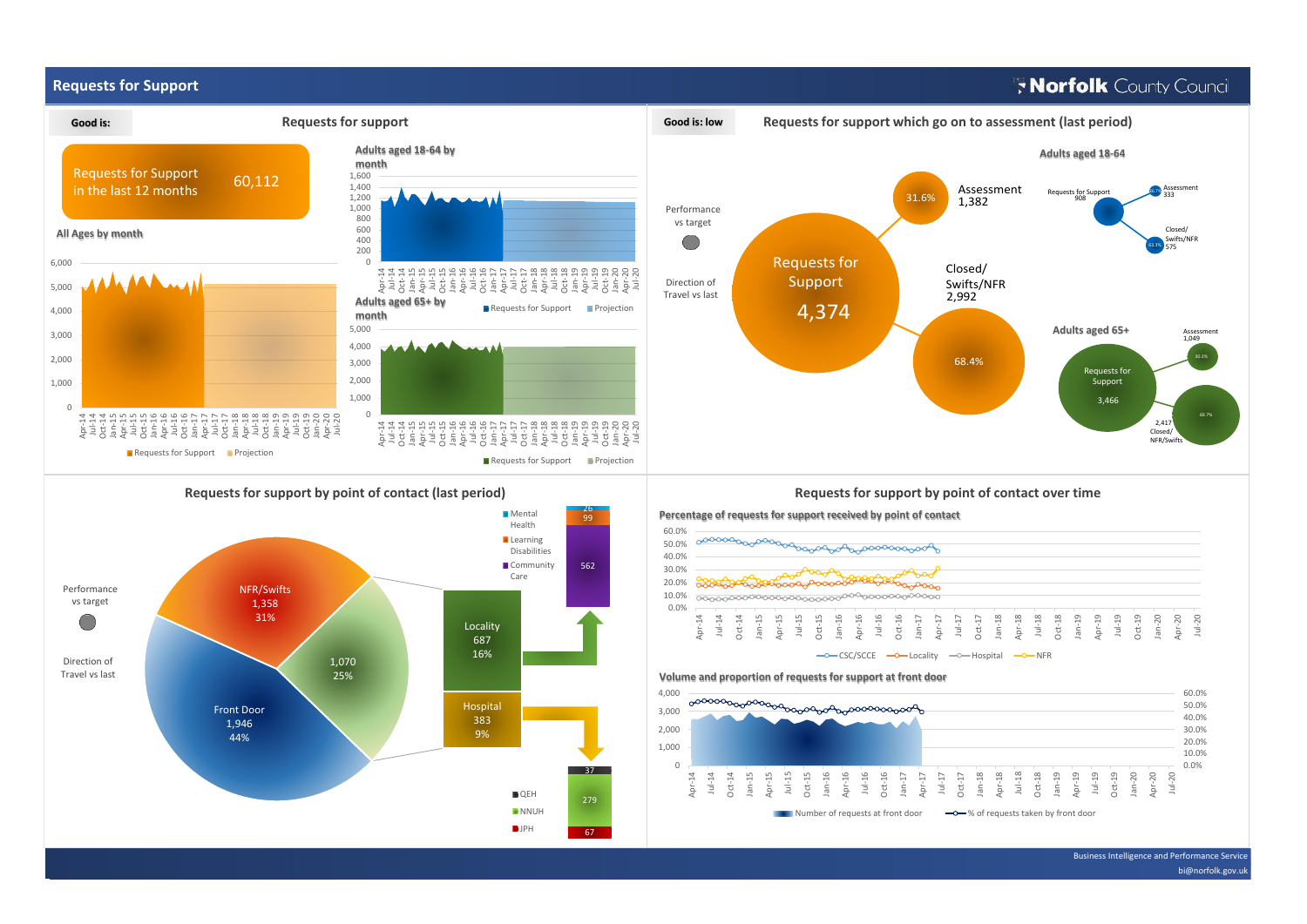

#### Business Intelligence and Performance Service

bi@norfolk.gov.uk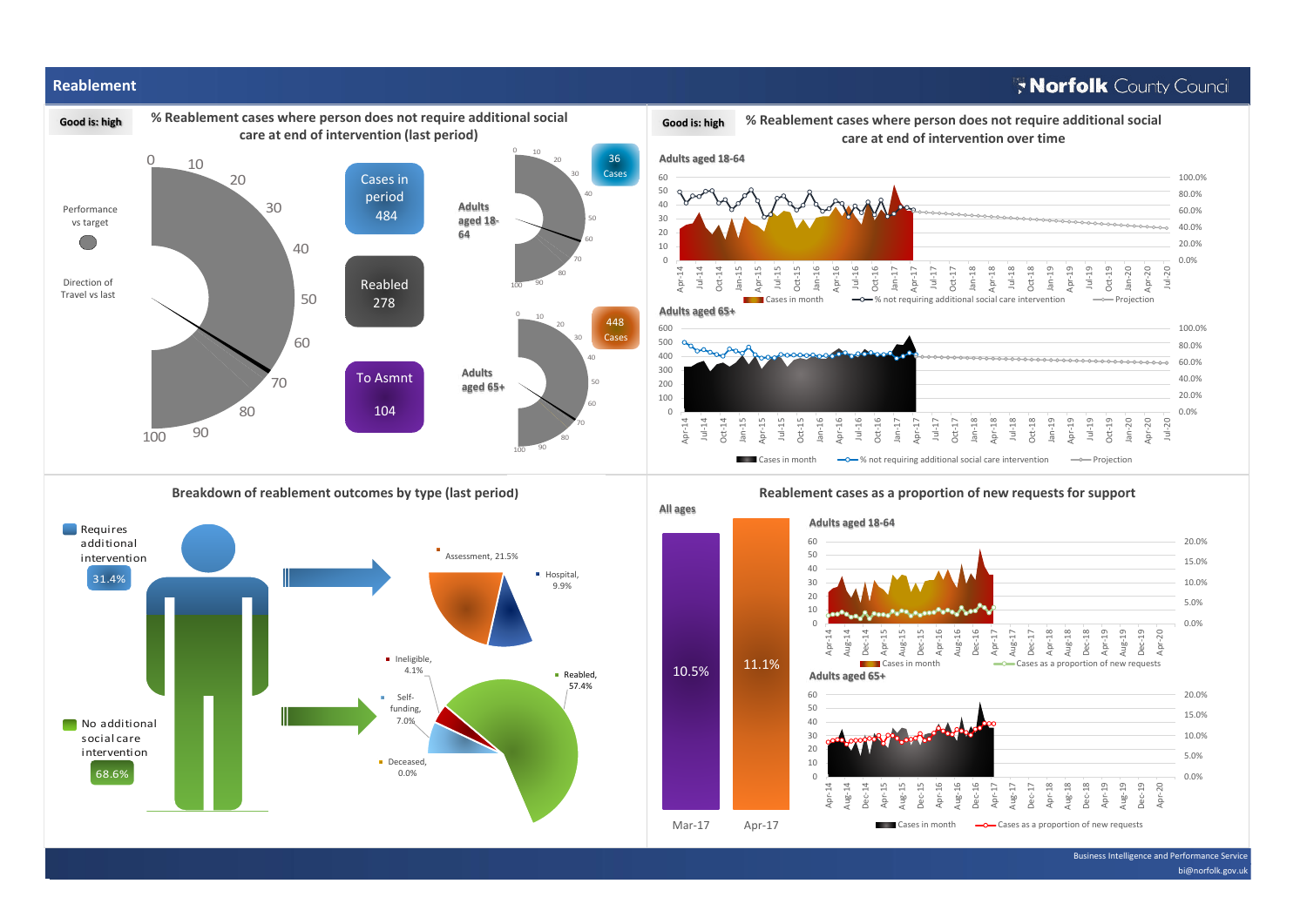# Morfolk County Council

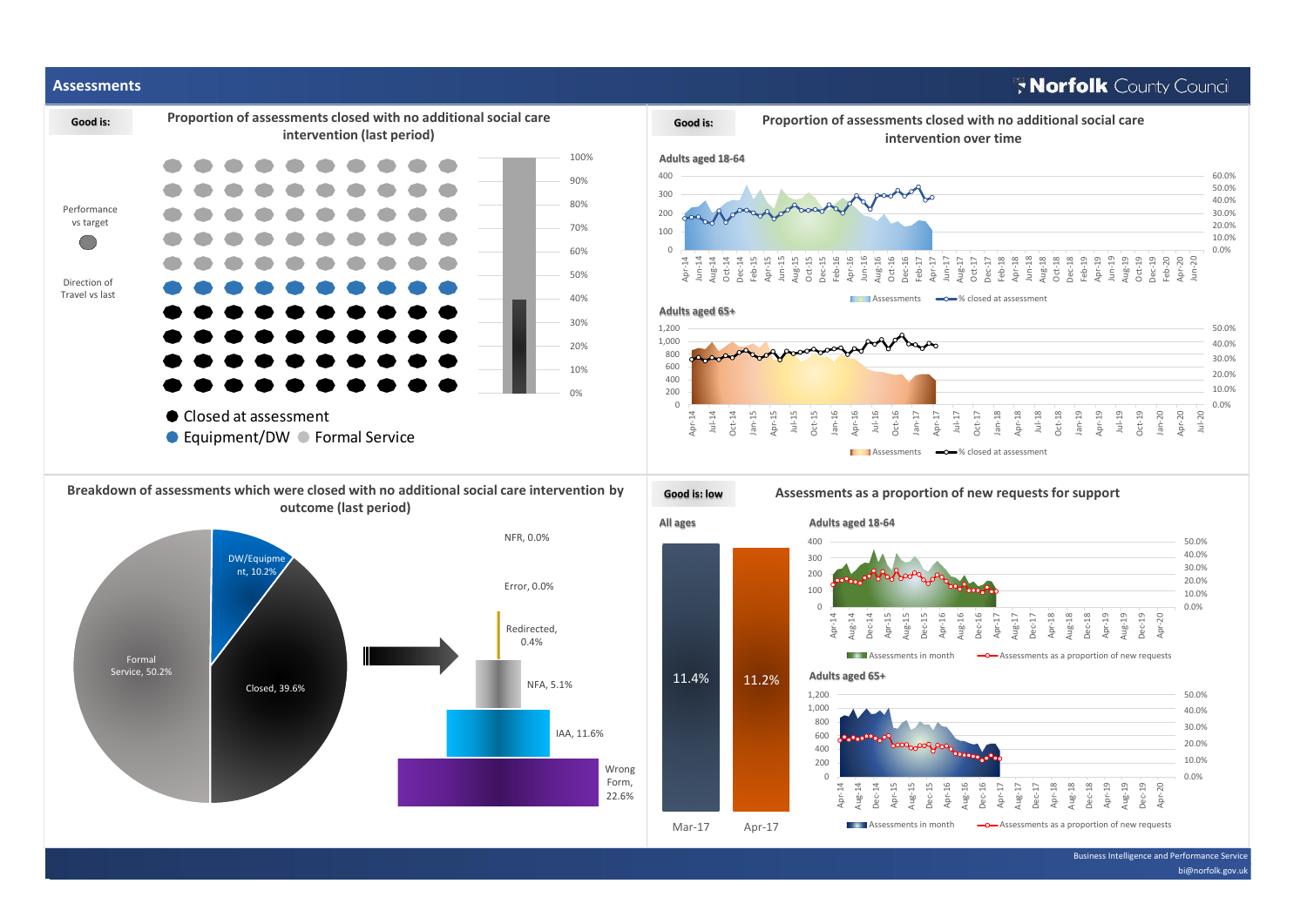## **Admissions to long-term residential and nursing care**

# Morfolk County Council



Business Intelligence and Performance Service bi@norfolk.gov.uk